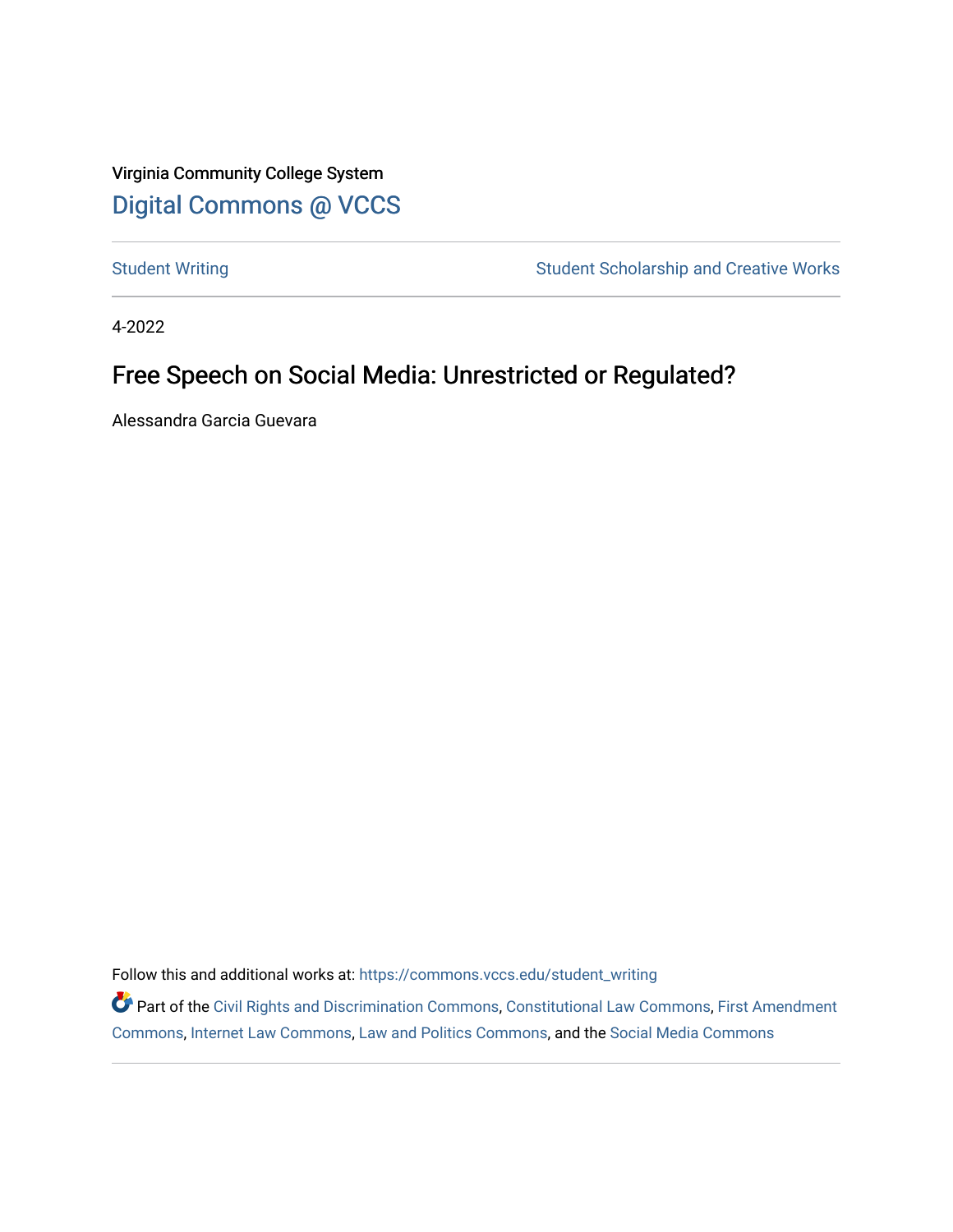Garcia Guevara 1

Alessandra Garcia Guevara Mr. Perrino College Composition II – F09

24 March 2022

Free Speech on Social Media: Unrestricted or Regulated?

Nobody could have predicted thirty years ago how connected the world is today. Social media has revolutionized the way people communicate by allowing anyone with an internet connection to participate in discussions, share information, and freely express their thoughts, opinions, and ideas to a global audience. Yet, the rise of social media platforms in the twenty-first century has dramatically changed the speed and extent to which misinformation, hatred, and extremism can be spread ("Social Media and Free Speech"). Chris Hughes, co-founder of Facebook, claims, "Every week brings new headlines about privacy violations, election interference, or mental health concerns" ("I Co-Founded Facebook"). Consequently, social media companies have attempted to combat, identify, and remove inappropriate content, such as fake accounts, misinformation, hate speech, threats, or promotion of violence ("Social Media and Free Speech"). Social media regulations have sparked a legitimate debate about the viability of the concept of free speech, dividing people into two camps: those who believe there should be no restrictions and those who believe there should be limitations.

Those who oppose regulations believe that social media corporations should prioritize free speech over censorship rather than imposing limits. David French declares that "there are reasons why viewpoint neutrality is the hallmark of First Amendment jurisprudence ... no one has a sufficient monopoly on truth to serve as a philosopher king over speech and debate" ("Social Media Censorship"). The definition of what speech is harmful or not is constantly changing, and therefore, regulating and imposing which side of the coin to ban would be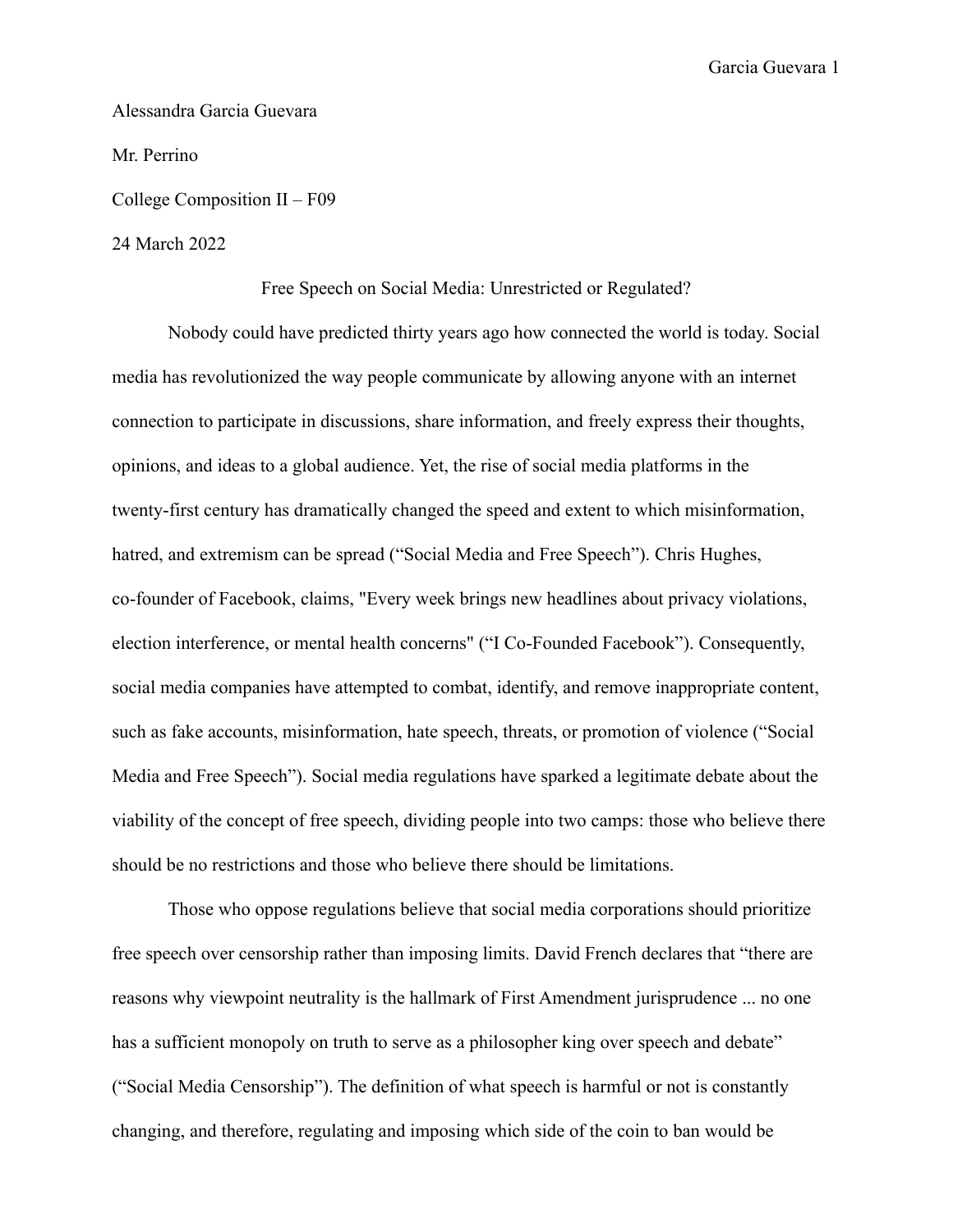impartial and unfair. Smith has drawn attention to the fact that "not a single one of these cases [misdemeanors on First Amendment rights by blocking or censoring them] has afforded social media the same level of protection afforded to public venues like streets and parks" (959). Those who oppose the regulation of freedom of speech in social media would assert that there is no difference between a public space and an online space since ideas can be shared in both. French claimed that "users of social media have the ability to carefully govern their own environment, they can block what they do not want to hear." Compared with college students, who cannot block or mute bad speech, French declared that "they have to learn how to answer bad speech with better speech." The regulation of free speech in social media restricts access to the exchange of potentially valuable speech, depriving one of the First Amendment's most important rights.

On the other hand, supporters of the regulation argue that due to the negative responses of some people, freedom of speech in social media must be limited to ensure that social media platforms are a safe space that does not have a negative influence on society. When a Facebook user sees a post promoting ideals that have received many likes, the user's tendency to "think anecdotally rather than statistically" leads them to believe that there is "widespread community support" for the ideals that the post promotes, even though only a tiny portion of Facebook users have indicated support (Mixon). People are less likely to question the legitimacy of a post if it has received positive feedback or received a large quantity of likes. Dow et al. acknowledge that "unlike traditional journalistic outlets that have more formalized accountability to federal laws and ethics standards, social media allows high-status individuals unmitigated, direct access to the general public and the ability to promote largely unchallenged ideas." The attack on the United States Capitol on January 6, 2021, is a vivid example of how this can have major real-life consequences when many people approach radicalism. In the words of reporter Libby Cathey, "US President Joe Biden recently asserted that, by allowing misinformation and conspiracy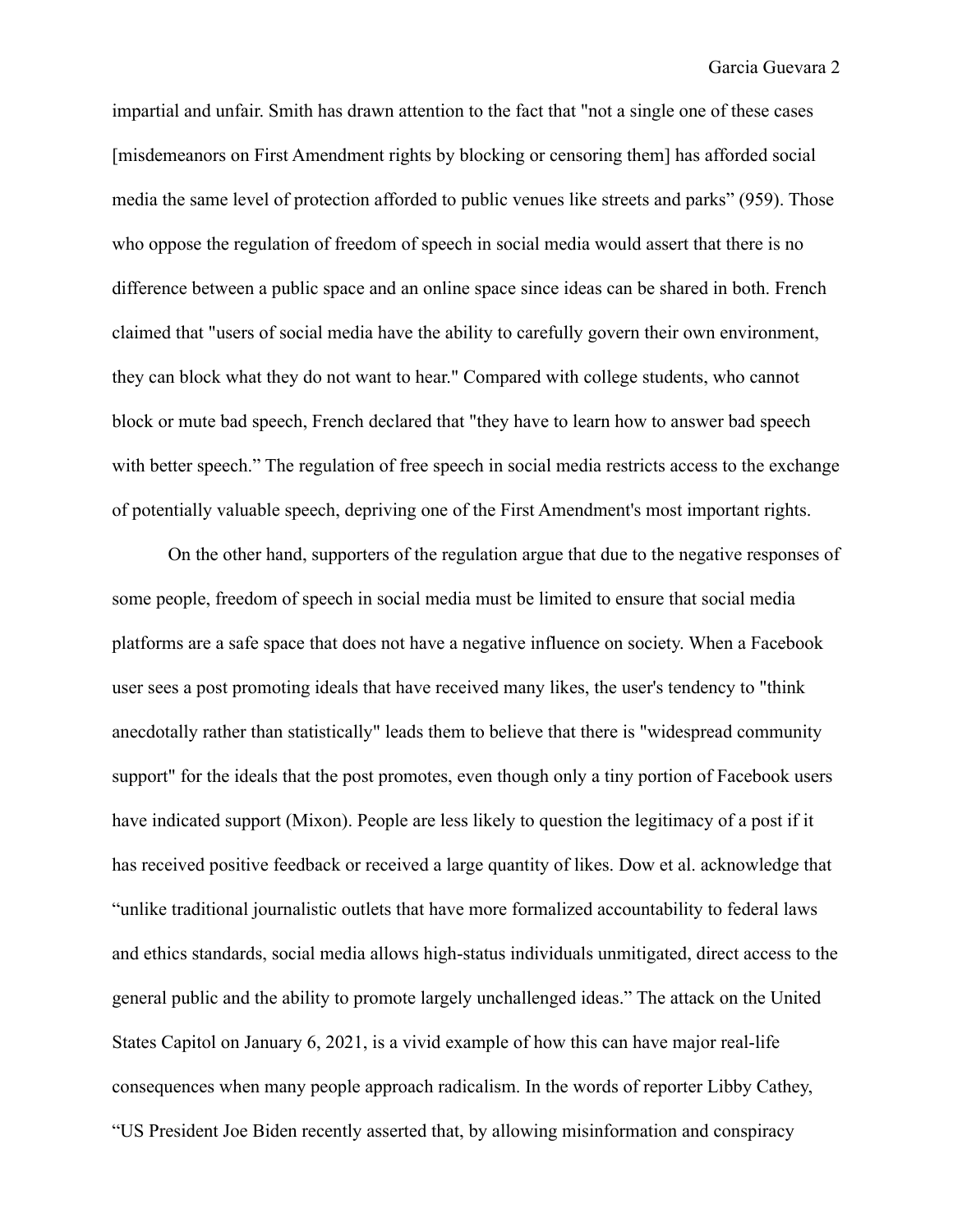theories to proliferate, social media platforms were reducing vaccination rates and 'killing people'" (Dow et al.). Thousands of people have been harmed because of the spread of false information, whether through the deaths of friends, coworkers, or even family members. Anyone with internet access can post incendiary, false, exaggerated, manipulated, hateful or extremist content and reach many people, which is why some think free speech must be restricted.

People on both sides of the debate agree that the Internet and social media have provided numerous benefits and are effective tools for making one's voice heard. Mixon noted that "the internet and social media can connect and foster interactions and communications with people and points of view in previously unimaginable ways" (401). Everett emphasizes, "At its base level, the internet lends itself to principles of accessing and sharing information" (116). Mark Zuckerberg, the founder of Facebook, delivered a speech on free expression in which he stated that he is proud that his company's values are inspired by "American tradition," which is more supportive of free speech than elsewhere ("Facebook CEO Mark"). However, Zuckerberg also highlighted that "even American tradition recognizes that some speech infringes on others' rights." Cloudfare co-founder and CEO Matthew Prince stated, "My moral compass alone should not determine who gets to stay online" (qtd. in Everett). The question of what should be said online is one for the courts or people to decide. Both supporters and opponents agree that social media has many advantages and disadvantages; therefore, they or the courts must make decisions about which speech is allowed and which is not.

Similarly, because of this conflict, innovative solutions have been developed that do not favor one side over the other. Chris Hughes believes that guidelines should be established by the government, rather than by Facebook employees in Menlo Park, who have little to no accountability ("I Co-Founded Facebook"). Involving the government, which represents the people, is a far better and more equitable option than having this case overseen by employees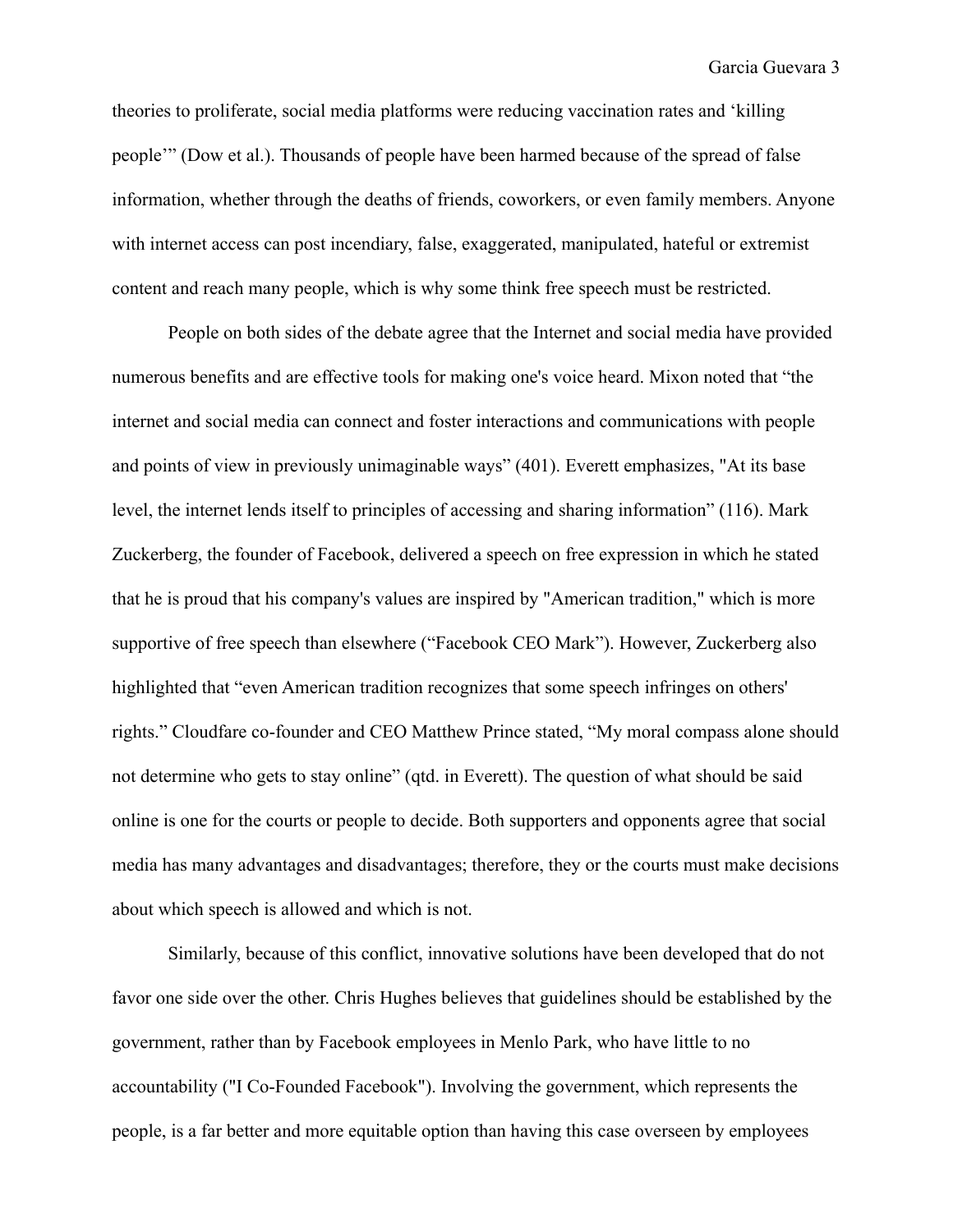Garcia Guevara 4

who would benefit the individual rather than the common good. Smith illustrates, "The government can do either or both of the following: (a) rescind the venue's public forum status at will; or (b) at the forum's 'opening' to the public, reasonably limit access to certain types of speakers or certain uses" (971). Legal measures can potentially be avoided if there is a committee involved in the process of problem-solving. In Emory International Law Review, Mixon proposed a statute to remove offensive or hateful speech from social media (425). The goal is not to suppress the content of the speech because of a "disagreement with the message it conveys," but to eliminate the offensive behavior associated with the speech (Mixon). There are numerous arguments for and against this issue, as well as numerous solutions; all that is required is for people to act and select one or a combination of them that ensures fairness and impartiality.

Deciding whether restrictions on free speech in social media are the best option is a complex issue. Censorship, according to opponents, is not an acceptable alternative because it violates the rights guaranteed by the First Amendment. However, supporters of the regulations believe it is the best way to avoid the mass sharing of malicious content that can affect and endanger the lives of others. Both parties agree that this decision should be made by the people or the courts, rather than by these companies and their employees. Solutions that do not favor one side over the other have been proposed, based on the common ground of supporters and opponents, with the goal of eliminating offensive behavior rather than censoring because some disagree with the message. Taking all this information into account and acknowledging the complexities of the subject, decisions regarding the imposition of limits on social media must strike a balance between the protection and regulation of free speech.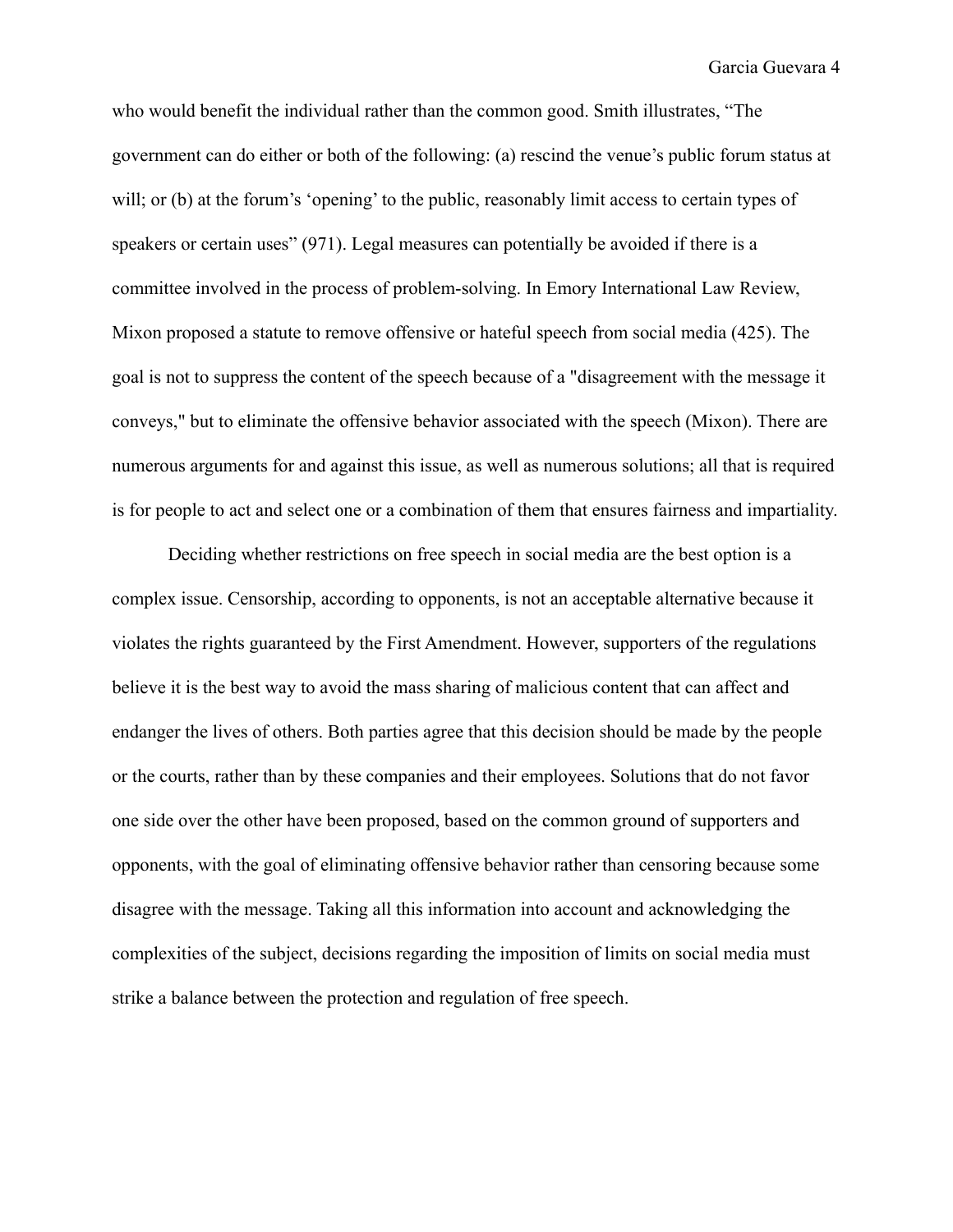## Works Cited

Dow, Benjamin J., et al. "The COVID‐19 Pandemic and the Search for Structure: Social Media and Conspiracy Theories." *Social & Personality Psychology Compass*, vol. 15, no. 9, Sept. 2021, pp. 1–22, *EBSCOhost*, doi.org/10.1111/spc3.12636. Accessed 9 Feb. 2022.

Everett, Colby M. "Free Speech on Privately-Owned Fora: A Discussion on Speech Freedoms and Policy for Social Media." *Kansas Journal of Law & Public Policy*, vol. 28, no. 1, Fall 2018, pp. 113–45, *EBSCOhost*, search.ebscohost.com/login.aspx?direct=true&db=a9h &AN=133597714&site=ehost-live&scope=site. Accessed 9 Feb. 2022.

- "Facebook CEO Mark Zuckerberg Delivers Address on Free Speech." *Issues & Controversies,* Infobase, 17 Oct. 2019, icof.infobase.com/articles/QXJ0aWNsZVRleHQ 6MTg1OTU=. Accessed 9 Feb. 2022.
- French, David. "The Social Media Censorship Dumpster Fire." *National Review*, March 1, 2019, www.nationalreview.com/2019/03/the-social-media-censorship-dumpster-fire/. Accessed 9 Feb. 2022.
- "I Co-Founded Facebook. It's Time to Break It Up." *NYTimes.com Video Collection*, 9 May 2019, *Gale In Context: Opposing Viewpoints*, link.gale.com/apps/doc/CT585557102/OVI C?u=viva2\_gcc&sid=bookmark-OVIC&xid=dcbf4cfd. Accessed 9 Feb. 2022.

Mixon, Goerge. "Not Your Father's Marketplace of Ideas: Hate Speech and the Fraudulent Marketplace of Ideas Created by Social Media." *Emory International Law Review*, vol. 34, no. 1, Jan. 2020, pp. 399–433, *EBSCOhost*, search.ebscohost.com/login.aspx?direct= true&db=a9h&AN=142385415&site=ehost-live&scope=site. Accessed 9 Feb. 2022.

Smith, Ryan T. "The New-Age Streets and Parks: Government-Run Social Media Accounts as Traditional Public Forums." *Emory Law Journal*, vol. 70, no. 4, Mar. 2021, pp. 955–1003, *EBSCOhost*,